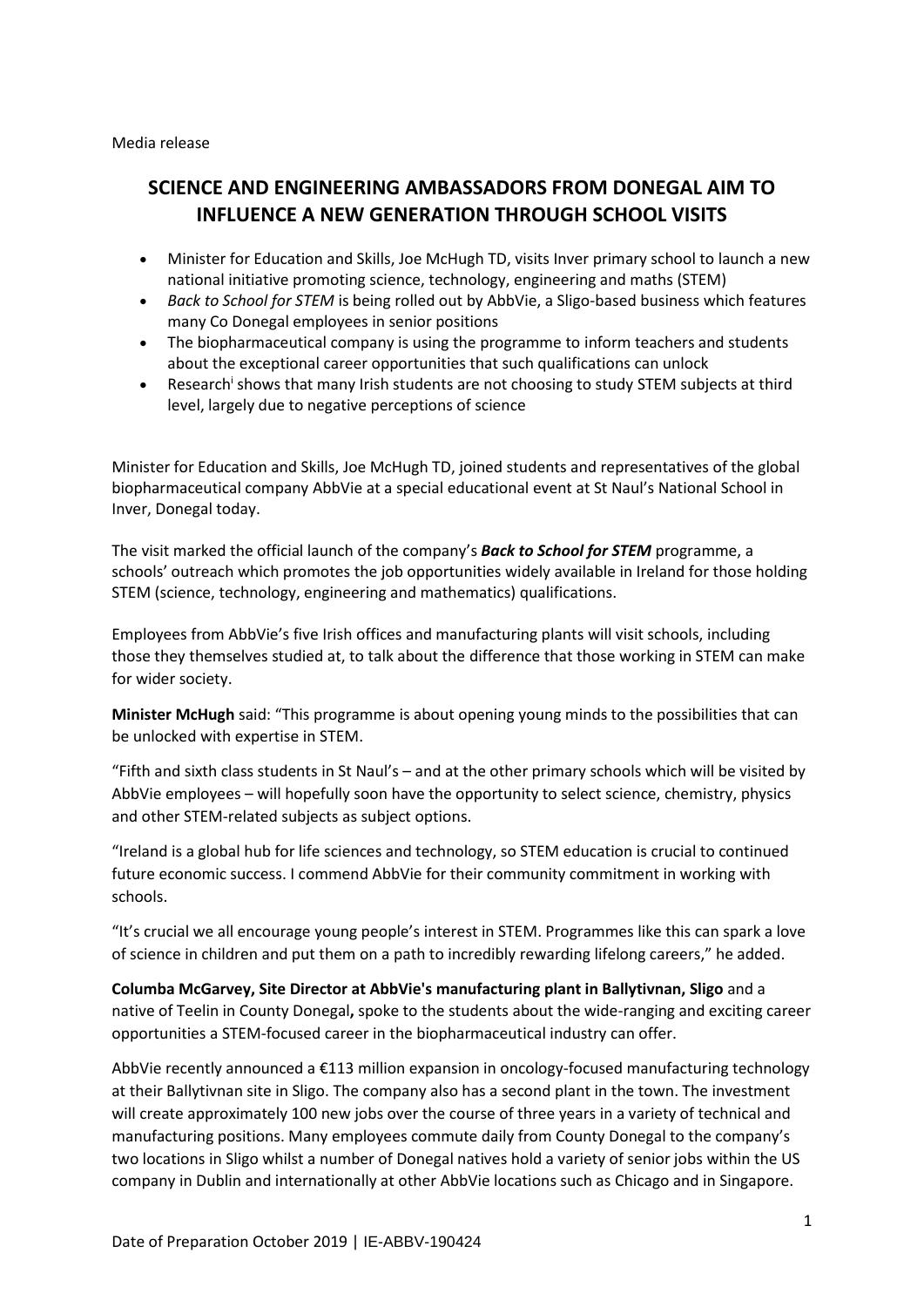Mr McGarvey was responsible for managing AbbVie's plant in Puerto Rico when Hurricane Maria devasted the Caribbean island. He told the young students that successfully studying STEM subjects could literally open up a world of job opportunities.

"A career in STEM offers so many possibilities – ones that are fulfilling personally but, crucially, opportunities to positively affect communities and wider society at a time when multiple challenges face us. STEM can help you make a difference whether that be in helping to address climate change or being part of teams developing new treatments for cancer," he added.

**Frances Doherty a Biologics Technician at AbbVie's Ballytivnan site in Sligo,** who is originally from Coolboy in Donegal, gave students her view on the benefits of working in a STEM job.

It is an important perspective at a time when, according to new research<sup>ii</sup>, 64 per cent of girls in Irish secondary schools say they don't know enough about STEM while 26 per cent of all students believe there are easier ways of getting CAO points than choosing to study STEM.

"One of the biggest misconceptions about STEM subjects is that they are too difficult to get into, and that they can hinder your progress. The truth is that studying STEM subjects strengthens your options and can set you up for multiple life-long career paths.

"If you are strong in these areas, you really do have the chance to change the world for the better. For example, Ireland is a global pharmaceutical manufacturing leader. Ten of the world's top ten companies are based here, producing life-changing medicines that are distributed to people in need around the world. This is just one example, from just one area, of the many rewarding, challenging and interesting careers that studying STEM can help to unlock."

Students on the day in Inver had the opportunity to participate in a number of STEM-related activities and experiments which helped to outline the key skills that students can acquire by studying STEM subjects.

**School Principal Rory O'Donnell** thanked AbbVie for organising the initiative and paid tribute to Minister McHugh for attending the event and taking time out of his busy schedule to meet and encourage local students.

"Role models are vital if young people are to be inspired and encouraged to consider committing to STEM educational pathways and potential careers. Students that develop an interest in STEM in secondary school are more likely to study STEM subjects in college. This programme helps open up their imagination to what's possible before they have to make those subject choices, and that's a good thing," he added.

## **The STEM gap in Ireland**

According to the most recent Science Foundation Ireland (SFI) 'Science in Ireland Barometer: *An analysis of the Irish publics perceptions and awareness of STEMiii ',* 70% of students believe STEM is too specialised for them, and 52% of respondents were deterred from studying science and maths at third level, largely due to the way in which these subjects were taught at primary and secondary level.

AbbVie recently announced that it will be the main corporate sponsor of Sligo Science Week for the next three years. This commitment underlines the company's continued support of science education activities in the wider north west region.

Ends